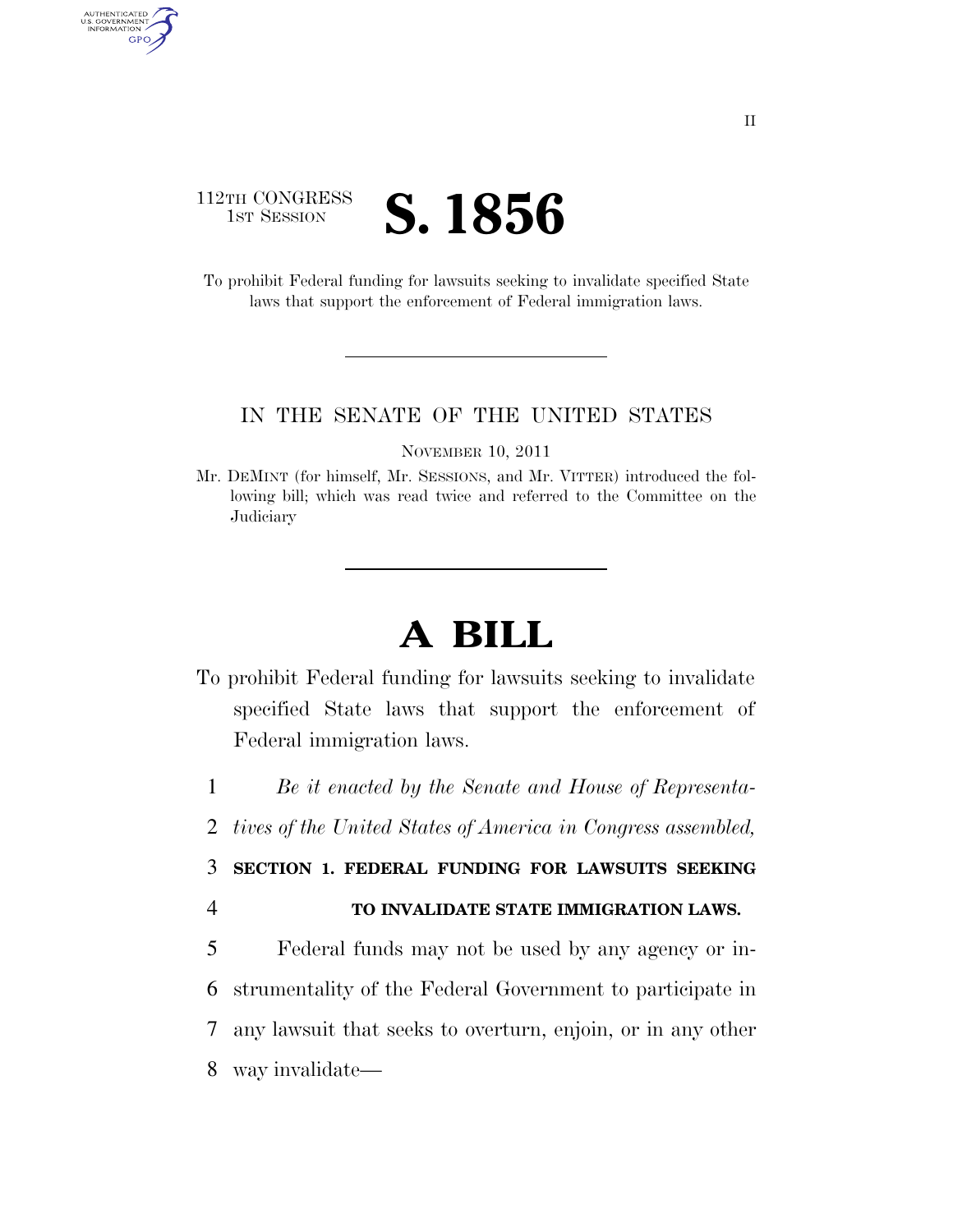| $\mathbf{1}$   | (1) Oklahoma Taxpayer and Citizen Protection        |
|----------------|-----------------------------------------------------|
| $\overline{2}$ | Act of 2007 (HB 1804), which became effective on    |
| 3              | November 1, 2007;                                   |
| $\overline{4}$ | (2) Missouri House Bill 390, First Regular Ses-     |
| 5              | sion 2009, 9th General Assembly, which became ef-   |
| 6              | fective on August $28, 2009;$                       |
| 7              | (3) the Support Our Law Enforcement and             |
| 8              | Safe Neighborhoods Act (SB 1070), which was         |
| 9              | signed into law in Arizona on April 23, 2010;       |
| 10             | (4) The Illegal Immigration Enforcement Act         |
| 11             | (HB 497), which was signed into law in Utah on      |
| 12             | March 15, 2011;                                     |
| 13             | (5) Indiana Senate Enrolled Act No. 590, First      |
| 14             | Regular Session, 117th General Assembly (2011),     |
| 15             | which was signed into law on May $10$ , $2011$ ;    |
| 16             | (6) the Beason-Hammon Alabama Taxpayer              |
| 17             | and Citizen Protection Act (HB 56), which was       |
| 18             | passed by the Alabama State legislature on June 9,  |
| 19             | 2011;                                               |
| 20             | (7) South Carolina Act No. 69 (SB 20), which        |
| 21             | was signed into law on June $27$ , $2011$ ;         |
| 22             | (8) the Illegal Immigration Reform and En-          |
| 23             | forcement Act of 2011 (HB 87), which became ef-     |
| 24             | fective in the State of Georgia on July 1, 2011; or |